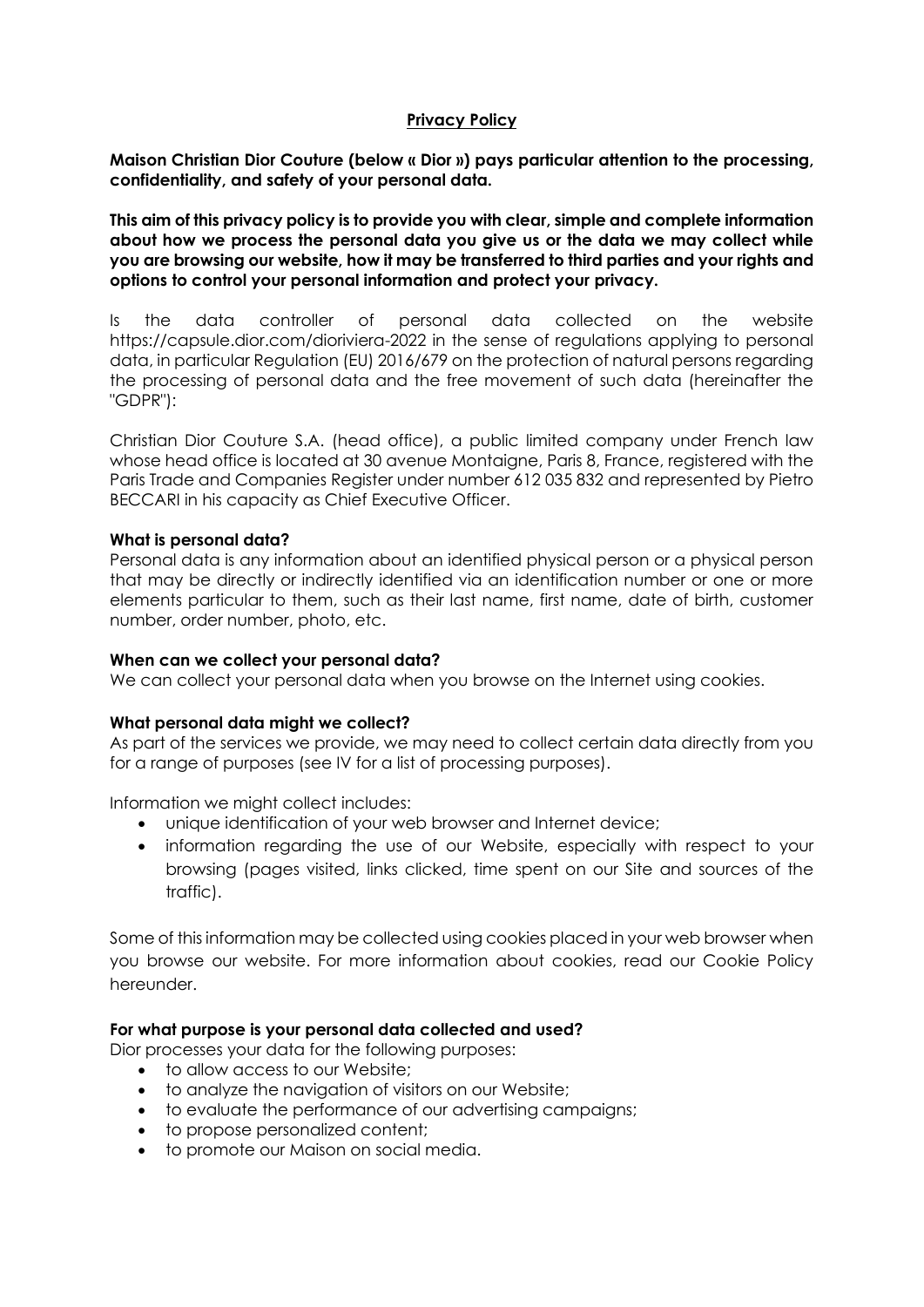# **I. What legal grounds legitimise the processing of your data?**

Dior processes your personal information when you have given your consent for the processing of your data via cookies.

# **II. Who are the recipients of your personal data?**

Your personal data is processed by the personnel of Dior. We ensure that only authorised persons within Dior have access to your personal data when this is necessary for the purpose of managing our commercial relations or meeting our legal obligations.

We may also share your personal data with;

- other LVMH Group entities, some acting as subcontractors;
- subcontractors, such as site hosting and maintenance providers;
- third parties in charge of measuring the audience and traffic on our Website, such as Google. For more information, you can consult Google's Privacy Policy [here;](https://policies.google.com/privacy?hl=en#infocollect)
- third parties to meet its legal, regulatory or treaty obligations or to respond to requests from authorised legal authorities.

You can also choose to disclose your personal data to our advisers by following a link to and from their websites. Please note that these websites apply their own privacy policy.

Finally, you can choose to use your social media connection data. Please note that in this case, you are sharing your profile information with us. The personal data share depends on the configuration of the social network platform. Please note that these social networks apply their own privacy policy.

# **III. How do we ensure the confidentiality of your data?**

We require our partners and group companies to maintain a level of protection like ours regarding your personal data.

We apply the necessary precautions to guarantee the confidentiality and security of your data.

We prevent them from being distorted, damaged, destroyed or accessed by unauthorized third parties.

## **IV. Transferring data abroad**

Some recipients of your personal data may be located abroad, including outside of the European Economic Area.

All data transfers outside of the European Economic Area are subject to appropriate guarantees, especially contractual, technical and organisational guarantees, that comply with applicable regulations relating to the protection of personal data.

## **V. How long do we keep your data?**

The legal retention periods defined by Dior comply with the legal obligations to which Dior is subject.

We keep your personal data only for the time necessary to achieve the objective pursued, to meet your needs, or to meet our legal obligations.

*In general, your personal data is kept in our database for up to thirteen (13) months after their collection.*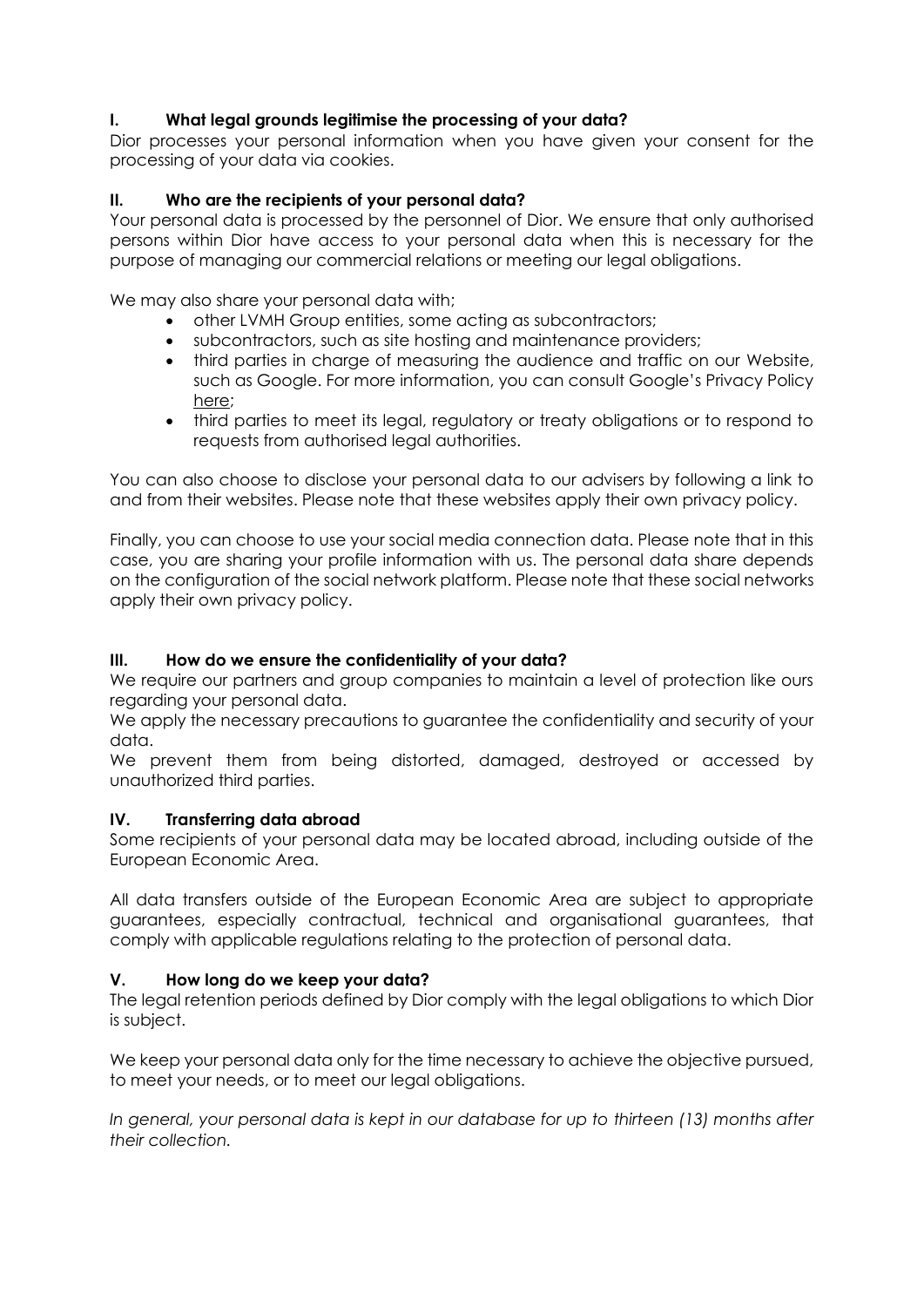When we no longer need to use your personal data, it is deleted from our systems and records or anonymized so that you can no longer be identified.

## **VI. What are your rights and how can you exercise them?**

Under current regulations, particularly the GDPR, you have the right to access and correct your personal data, request erasure, object to processing on legitimate grounds and obtain limitation or portability, insofar as this is applicable.

You can exercise these rights directly with Dior by contacting our data protection officer at Christian Dior Couture, using the online form [here.](https://www.dior.com/fr_fr/contact-couture)

You also have the right to lodge a complaint to your Supervisory of your country, which you can find and contact on the website of the European Data Protection Committee: [https://edpb.europa.eu/about-edpb/board/members\\_f](https://edpb.europa.eu/about-edpb/board/members_f)

## **VII. Contact details of the Data Protection Officer (DPO)**

For any questions related to the collection and processing of your data by Dior, you can contact our data protection officer using the online form [here.](https://www.dior.com/fr_fr/contact-couture)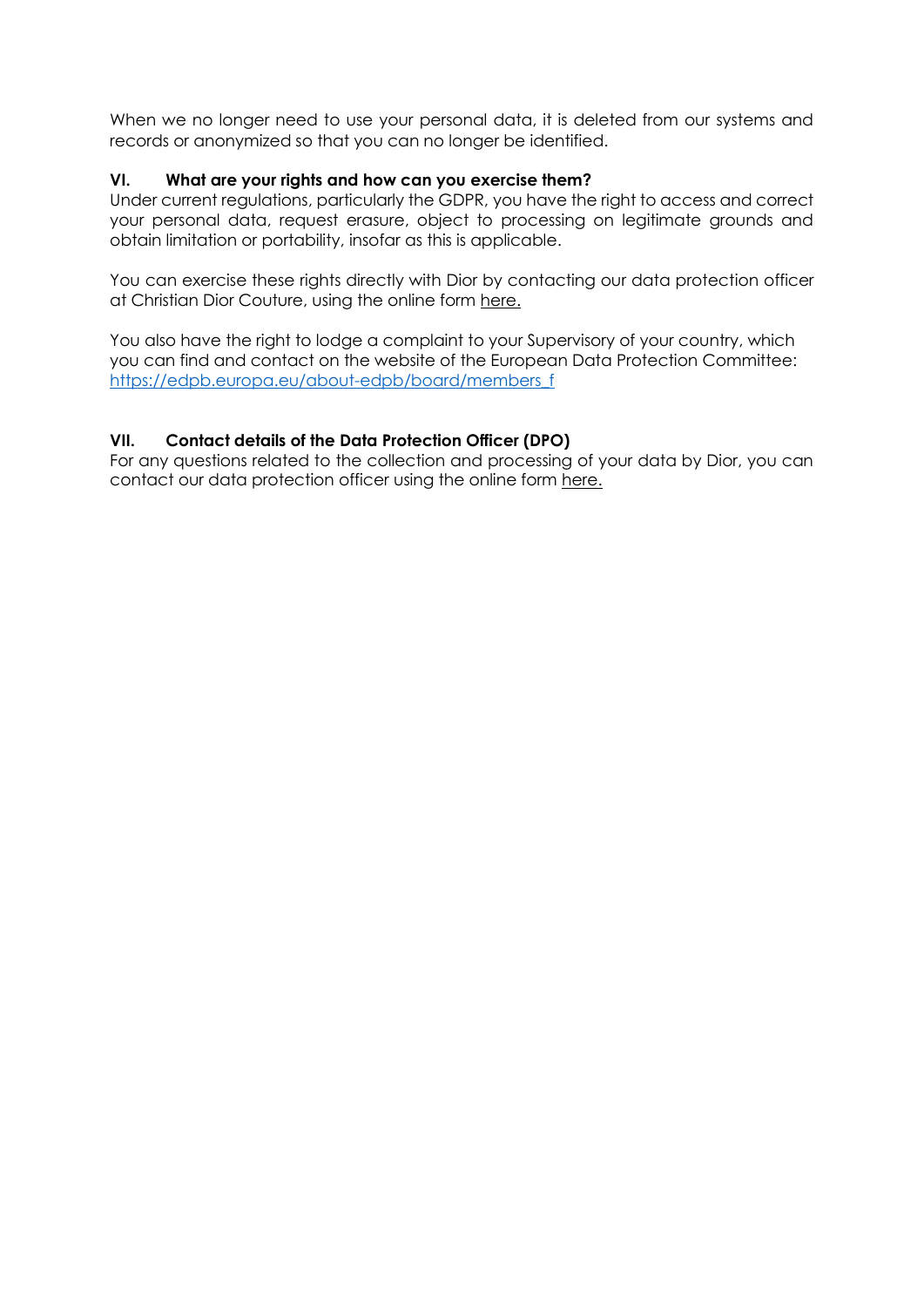### **Notice about cookie management**

This Notice about cookies applies when visiting the website available at <https://capsule.dior.com/dioriviera-2022> (hereinafter the "Website(s)"), which belongs to Christian Dior Couture (hereinafter "Dior").

The purpose of this cookie policy is to inform you of the source and use of browsing information collected during your visit to the Website and the tools provided to allow you to express your choices about cookies.

#### WHAT IS A COOKIE?

Subject to your choices, when visiting the Website, a text file may be placed on your device (computer, smartphone, tablet), courtesy of your web browser.

This text file is a cookie. During its validity or registration period, it will allow the sender to identify your device on future visits.

Some cookies are essential for using the Website, others optimize and personalize the contents displayed.

WHO SENDS THE COOKIES ON OUR WEBSITE?

Cookies that may be saved to your device when you visit the Website pages are issued by Dior and/or third parties. Only the cookie issuer is likely to read or modify the information contained within it.

Cookies sent by Dior are mainly related to the operation of the Website

In the eventuality where third-party cookies are placed on [https://capsule.dior.com/dioriviera-2022,](https://capsule.dior.com/dioriviera-2022) Dior will make sure that such cookies are issued and used in compliance with the applicable regulations, including the relevant updates of the present Notice and of its banner.

#### WHAT IS THE PURPOSE OF THE COOKIES ISSUED VIA THE WEBSITE?

Subject to your choices, various cookies may be installed on your device for the purposes detailed below.

• Essential cookies for Website operations

"Essential" cookies are necessary for Website browsing and allow you to use the Website's main features.

For example, these cookies are intended particularly for:

- saving your choices or desire not to make a choice about tracker cookies;
- customizing the interface.

Removing them may make it hard to browse the Website. These cookies may be installed on your device by Dior or its service providers.

These cookies enable or facilitate digital communications and/or may be strictly necessary for the provision of an online communication service at your express request. As a result, they do not require your prior consent. Saving or reading such cookies is necessary for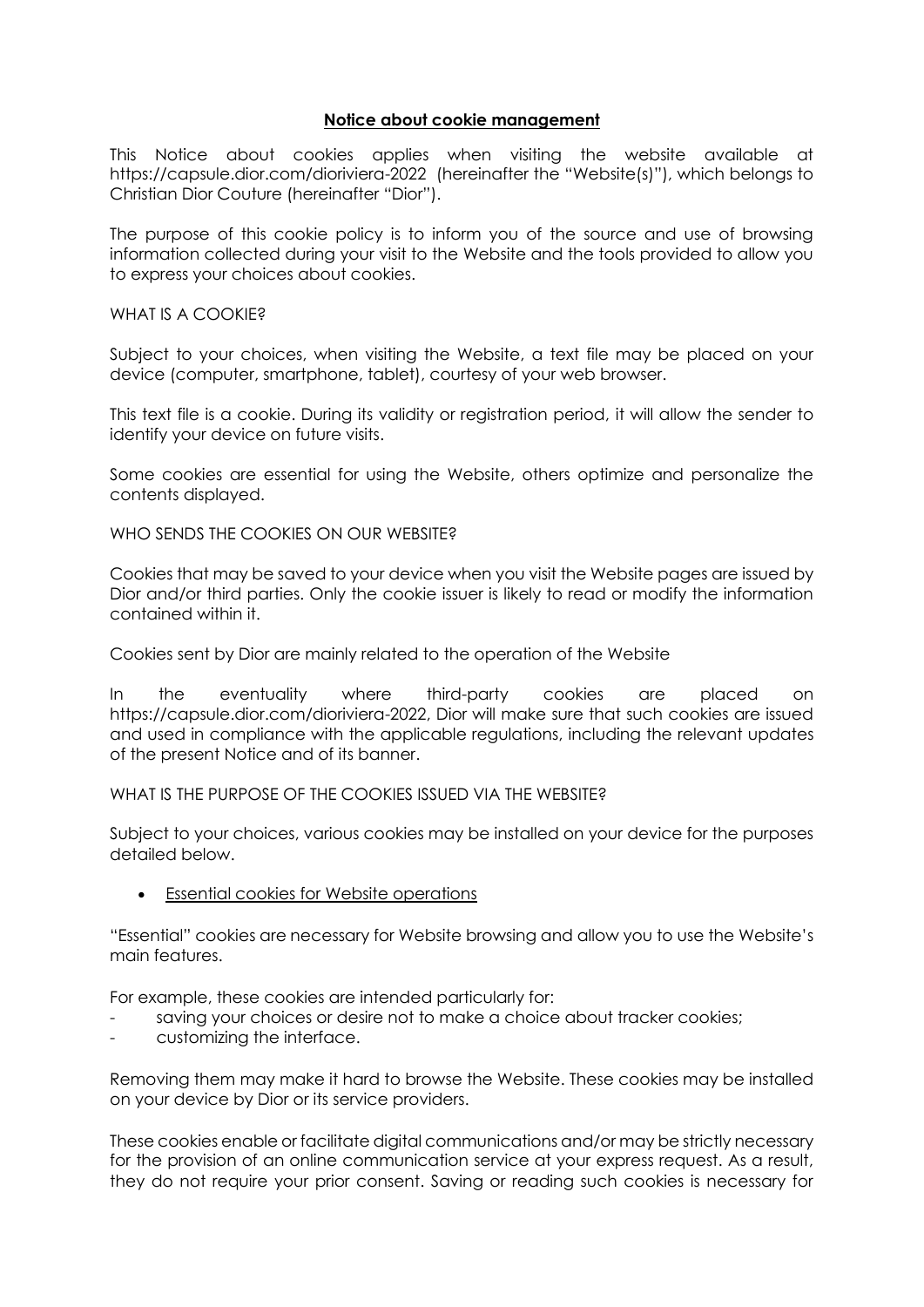provision of the service and will be based on Dior's legitimate interest in implementing such processing for the proper use of its Website.

• Performance cookies

These cookies allow us to count visits and traffic sources se we can measure and improve the performance of our Website. They help us to know which pages are the most and least popular and see how visitors moves around the Website.

These Cookies are issued by Dior and/or by our service providers. The issue and use of cookies by third parties on our Website may also be subject to the privacy protection policies of these third parties.

The information communicated to technical service providers is transmitted in the form of aggregate statistics and traffic volumes, excluding any personal information.

Such cookies are saved or read, subject to your prior consent. Refusing the implementation of or deleting such cookies does not affect your Website browsing but is likely to prevent us from ensuring the best quality of service we wish to offer our visitors.

• Sharing cookies (social links)

Our Website may include third-party computer applications that allow you to share Website content with others, or to publish your visit or opinion of Website content to these other persons. This is notably the case for "Share" and "Like" buttons on social networks such as Facebook, Twitter, Instagram, Pinterest, etc.

The social network providing such application buttons is likely to identify you through this button, if you use the button, and even if you have not used this button but are signed in to the social network when you consult the Website (open session during your browsing). Share buttons will allow you to connect the contents consulted to your user account.

We have no control over the process social networks use to collect information about your Website browsing and associated with the personal data at their disposal. We invite you to consult the privacy protection policies of these social networks.

• Advertising cookies

Advertising cookies are not essential for browsing but allow you to see more relevant advertisements personalized to your interests on the Website as well as other websites you may browse. As such, advertising cookies allow, for example, the display of advertising, capping the display (not presenting the same advertising to a user in a repetitive manner), the measurement of targets more interested in the advertising to better understand the audience, etc.

Saving or reading such cookies is subject to your prior consent. Refusing these advertising cookies has no impact on your use of the Website, nor will it stop advertising on the Website. However, we will be unable to offer you advertising that takes your interests into account.

To learn more about the cookies issued through our Website, you can visit the Privacy Preference Center [here.](https://www.dior.com/en_us/fashion)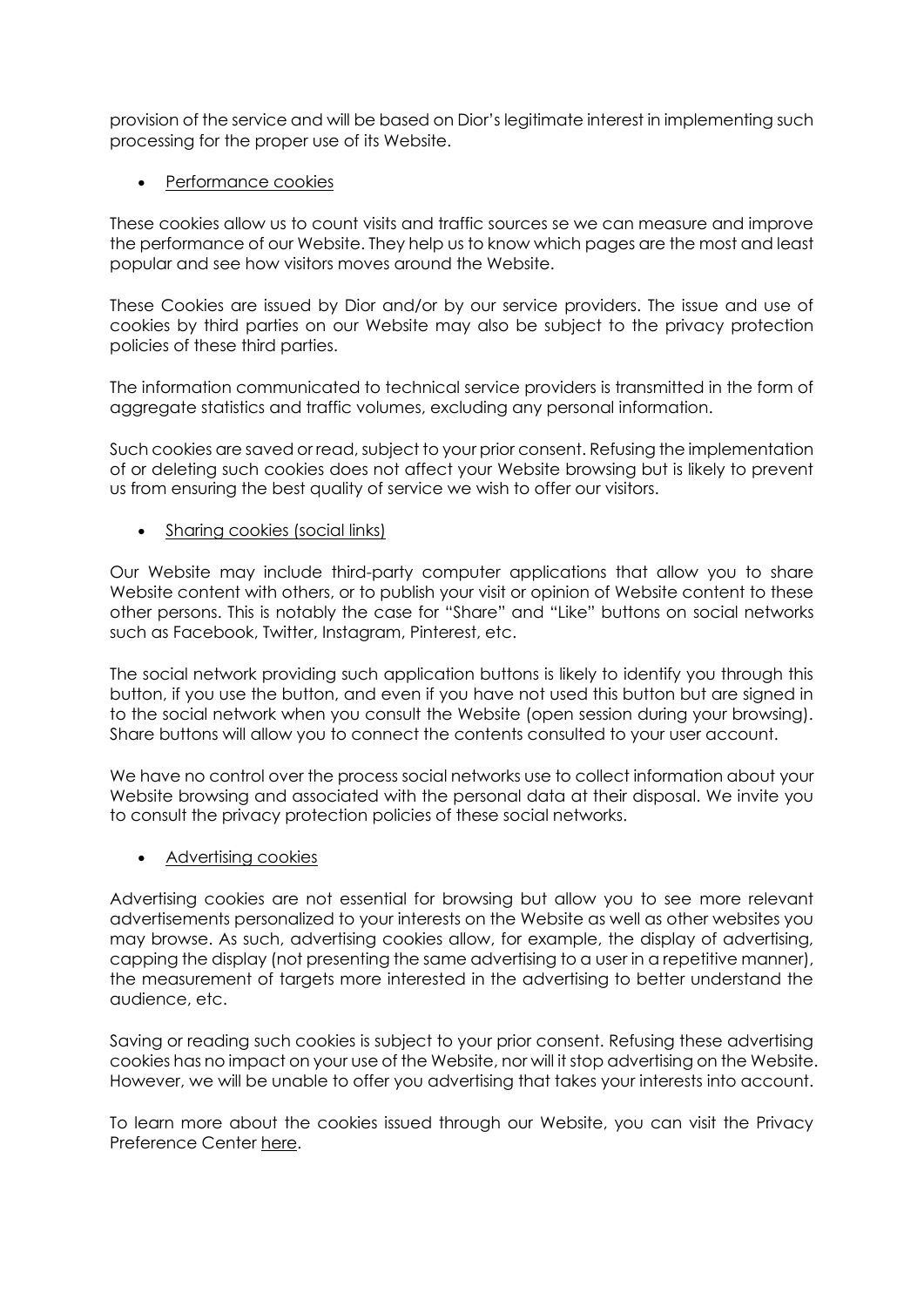## HOW LONG ARE THE COOKIES KEPT?

Cookies saved on your device have a maximum lifespan of thirteen (13) months. At the end of this period, personal data collected through the cookies will be deleted.

## HOW TO MANAGE COOKIES SAVED ON YOUR DEVICE

Cookies saved on your device result from the settings you have chosen during your visit, which can be modified at any time under the conditions detailed in this cookie policy.

There are various ways to manage the implementation of cookies, as presented below.

If your device is used by more than one person and operates more than one browser, we cannot be certain that the services and advertisements sent to your device are appropriate for your personal use of your device, rather than of another user of your device. If you choose to share your device and browser cookie settings with others, you are responsible for doing so at your own discretion.

The cookie manager (or banner) informs you about the Performance cookies used by the Site. You can act on these cookies using:

• Your browser settings

You can configure your browser to accept and save cookies on your device or to reject them.

Each browser has different settings. These are usually described in your browser help menu. We therefore recommend reading it. This will show you how to change your cookie preferences.

• For Internet Explorer: https://support.microsoft.com/en-gb/help/17442/windowsinternet-explorer-delete-manage-cookies

- For Safari: https://support.apple.com/en-euro/guide/safari/sfri11471/mac
- For Chrome: https://support.google.com/chrome/answer/95647?hl=en&hlrm=en

• For Firefox: https://support.mozilla.org/en-US/kb/cookies-information-websitesstore-on-your-computer

• For Opera: https://help.opera.com/en/latest/web-preferences/#cookies

Please note: any choices in your browser settings concerning the acceptance or refusal of cookies will be likely to modify your Internet browsing experience and your access to the Website and certain services requiring the use of these same cookies.

• On the Youronlinechoices website

You can connect to the Youronlinechoices website (https://www.youronlinechoices.com/uk/your-ad-choices) built by digital advertising professionals. This website allows you to refuse or accept cookies that may be used to personalize the advertisements shown to you while you browse. This European platform is shared by hundreds of Internet advertising professionals. However, this will not prevent advertisements from being displayed on the websites you visit. It will only block technologies that allow advertising to be tailored to your interests.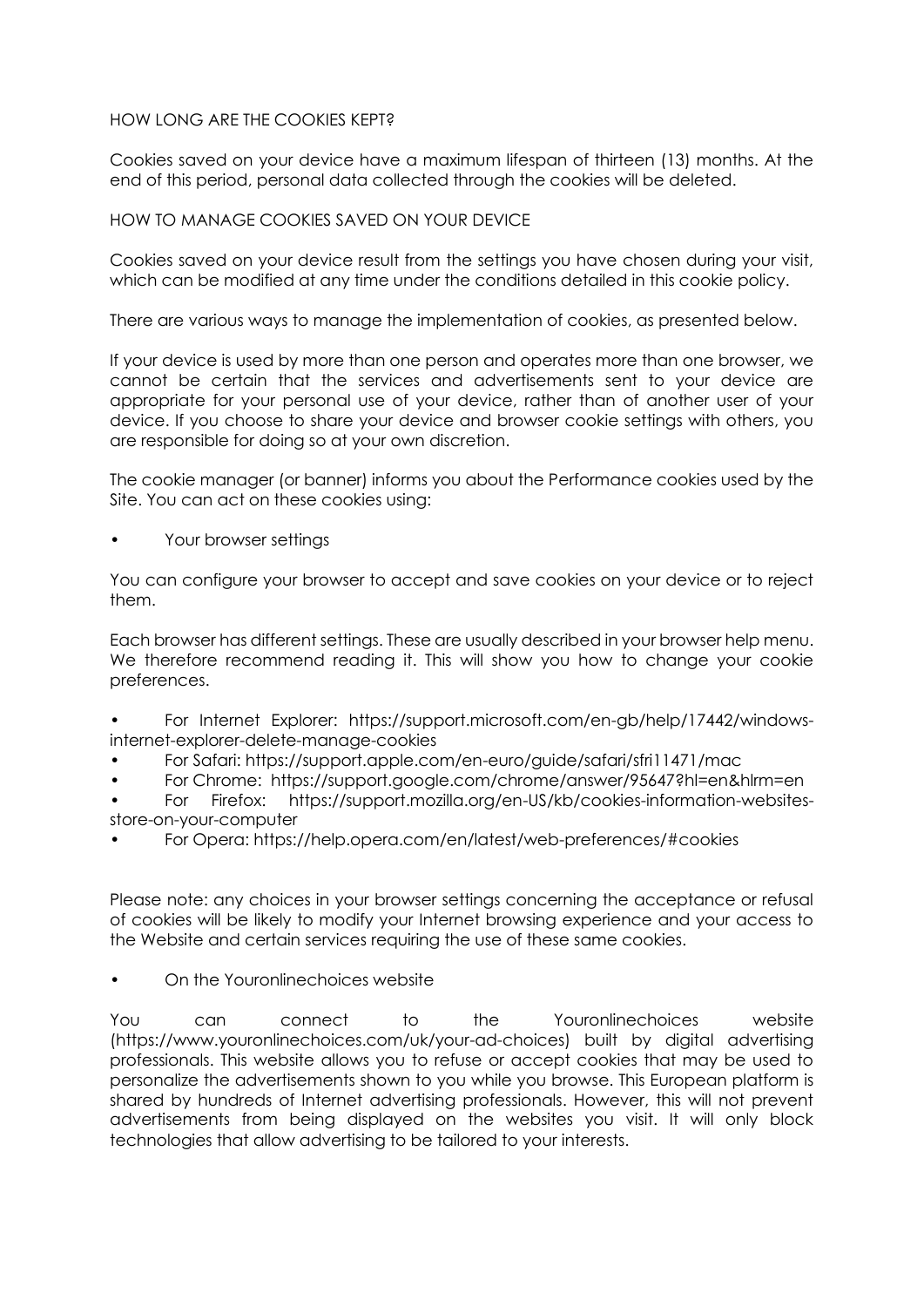## **Legal terms**

### I. **IDENTIFICATION**

This website (the "**Site**") is published by Christian Dior Couture, a corporation ("*société anonyme*") with share capital of EUR 291,125,408, listed under the Paris Trade and Companies Register under number 612 035 832, with a head office located at 30 avenue Montaigne 75008 Paris - Telephone number: +33 (0)1 40 73 73 73; Email: [contactdioreu@dior.com;](mailto:contactdioreu@dior.com) VAT: FR 37 612035832. The chairman of the board of directors of Christian Dior Couture and publishing director is Pietro BECCARI.

The Site is hosted by the company OVH, with a head office located at 2 rue Kellermann, 59100 Roubaix, France – telephone number: 1007.

Access to the Site as well as the use of its content are subject to the terms of use provided hereinafter. By accessing and browsing this Site, the Internet user fully and unreservedly agrees to the following stipulations.

### II. **INTELLECTUAL PROPERTY**

### 2.1 Ownership

Christian Dior Couture is the owner of the Site's domain name.

The entirety of the Site, as well as its components (in particular text, structure, software, animated items, photographs, videos, illustrations, drawings, graphic representations, logos, etc.) are creative works protected by articles L. 111-1 *et seq*. of the French Intellectual Property Code. They are the sole property of Christian Dior Couture, which is the sole person authorised to use said intellectual property and related personality rights, brands, trademarks, models, creative works, software, databases, interpretations and image rights, whether through ownership or through a formal authorisation or license.

#### 2.2 Sanctions

Use of all or part of the Site, particularly by means of downloading, reproduction, transmission, representation or circulation, for purposes other than personal and private use with a non-commercial aim, by the Internet user is strictly prohibited. The party liable for infringement of Christian Dior Couture's rights may be sanctioned in accordance with the provisions of the French Intellectual Property Code relating to copyright infringement (article L. 335-1 *et seq*.) and trademark infringement (article L. 716-1 *et seq*.) as well as with the provisions of the French Civil Code relating to civil liability (article 9, Sections 1382 *et seq*.).

#### 2.3 Hypertext links

The creation of any hypertext link redirecting towards any one of the web pages or components of the Site without prior written authorisation from Christian Dior Couture is prohibited. Said authorisation may be withdrawn at any moment. Any such website containing hypertext links redirecting towards the Site or any one of its components are not under the control of Christian Dior Couture. Christian Dior Couture may therefore not be held liable (particularly with regard to editorial content) in relation to the access to such websites or their contents.